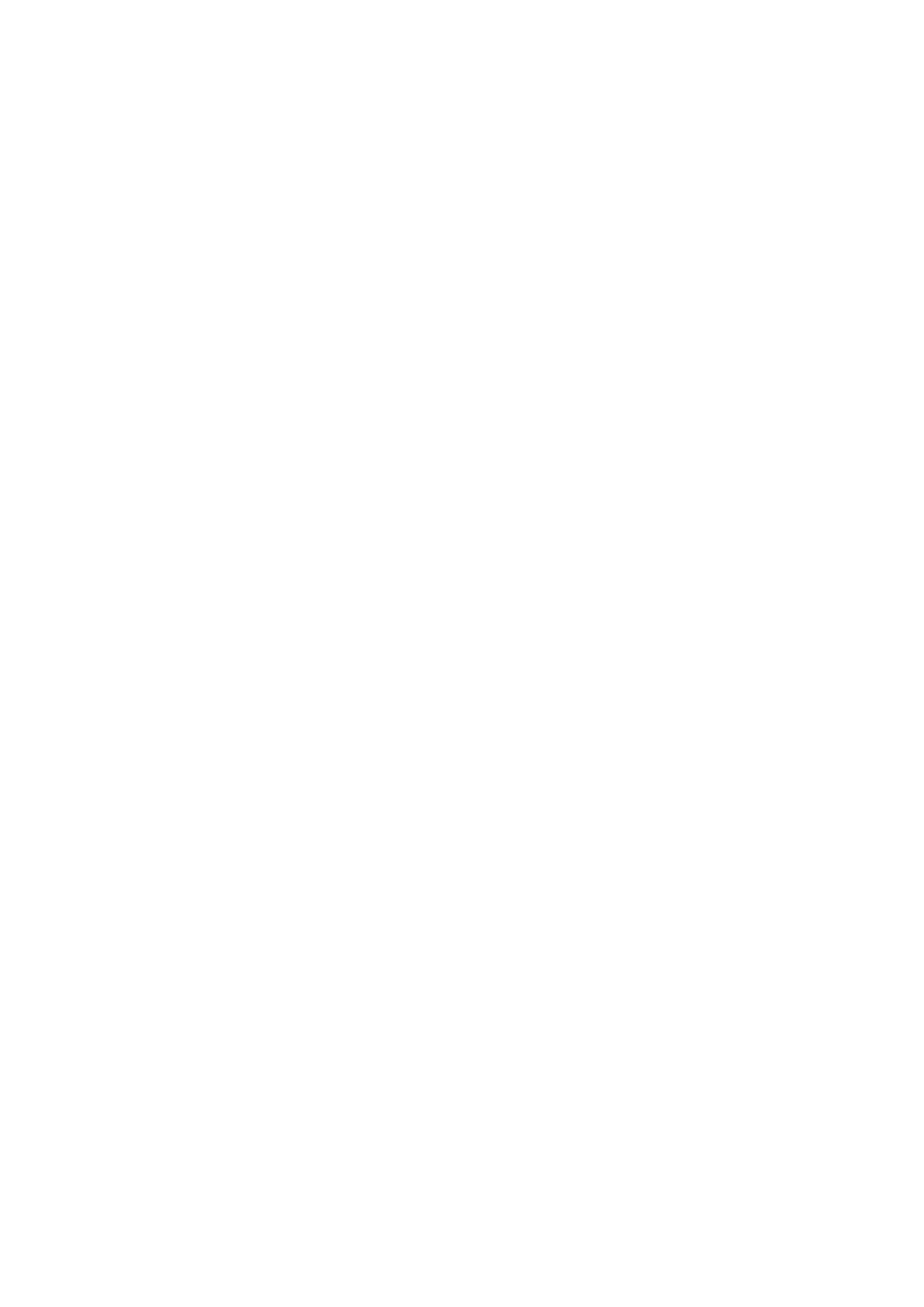# **Key to symbols used in reprinted bill**

# **As reported from the committee of the whole House**

text inserted

text deleted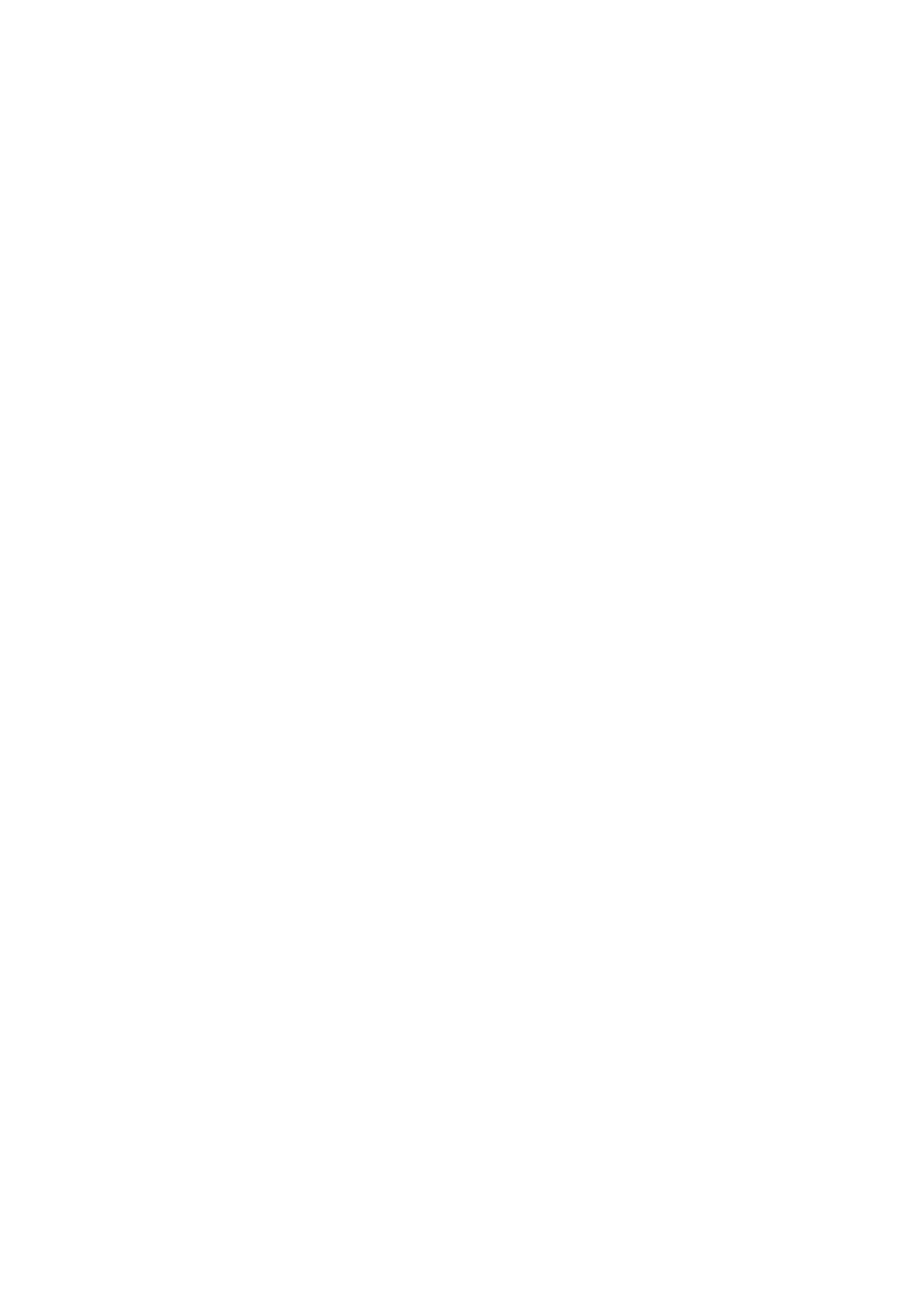# *Hon Jan Tinetti*

# **Films, Videos, and Publications Classification (Urgent Interim Classification of Publications and Prevention of Online Harm) Amendment Bill**

# Government Bill

# **Contents**

|                |                                                                                 |                                                                                                                       | Page           |
|----------------|---------------------------------------------------------------------------------|-----------------------------------------------------------------------------------------------------------------------|----------------|
| 1              | Title                                                                           |                                                                                                                       | $\overline{2}$ |
| $\overline{2}$ |                                                                                 | Commencement                                                                                                          | 3              |
| 3              | Principal Act                                                                   |                                                                                                                       | $\overline{3}$ |
|                |                                                                                 | Part 1                                                                                                                |                |
|                |                                                                                 | <b>Definitions, application of Harmful Digital Communications</b><br>Act 2015, and interim classification assessments |                |
| 4              |                                                                                 | Section 2 amended (Interpretation)                                                                                    | 3              |
| 5              |                                                                                 | New section 4AA inserted (Application of Harmful Digital<br>Communications Act 2015)                                  | 3              |
|                | 4AA                                                                             | Application of Harmful Digital Communications Act<br>2015                                                             | 3              |
| 5A             |                                                                                 | Section 13 amended (Submission of publications by others)                                                             | 3              |
| 5B             |                                                                                 | Section 14 amended (How to submit publications (officials))                                                           | $\overline{4}$ |
| 5C             | New section 14A inserted (How to submit publications (online<br>content hosts)) |                                                                                                                       | $\overline{4}$ |
|                | 14A                                                                             | How to submit publications (online content hosts)                                                                     | $\overline{4}$ |
| 6              |                                                                                 | New sections 22A to 22D and cross-heading inserted                                                                    | 4              |
|                |                                                                                 | Interim classification assessments                                                                                    |                |
|                | 22A                                                                             | Interim classification assessments by Classification<br>Office                                                        | $\overline{4}$ |
|                | 22B                                                                             | Notice, registration, and effect of interim classification<br>assessments                                             | 5              |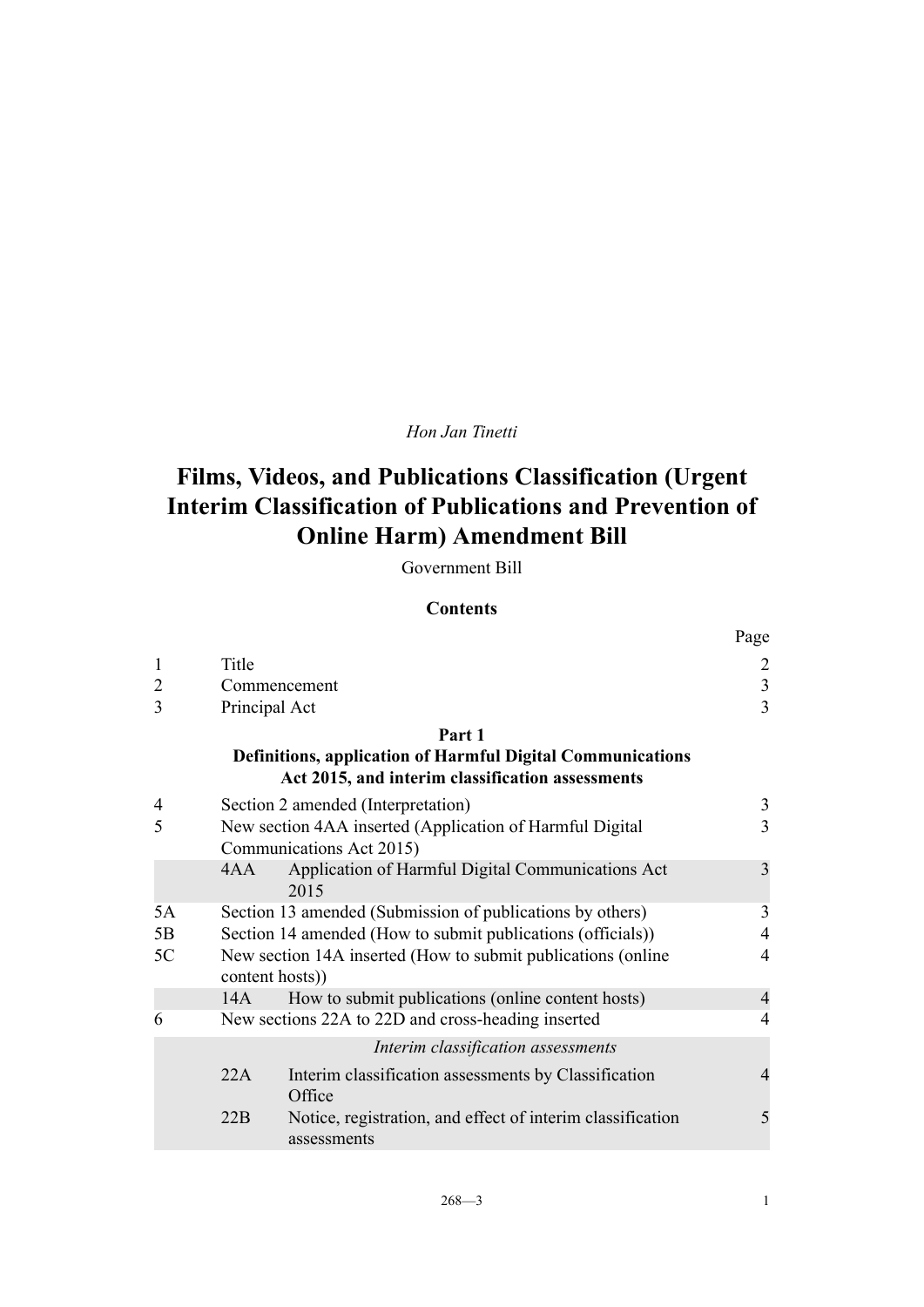<span id="page-5-0"></span>

| cl <sub>1</sub> |                                                                                      | Films, Videos, and Publications Classification (Urgent<br><b>Interim Classification of Publications and Prevention of</b><br><b>Online Harm) Amendment Bill</b>                                                                                                                                                                                                                                              |                                                                                                               |
|-----------------|--------------------------------------------------------------------------------------|--------------------------------------------------------------------------------------------------------------------------------------------------------------------------------------------------------------------------------------------------------------------------------------------------------------------------------------------------------------------------------------------------------------|---------------------------------------------------------------------------------------------------------------|
|                 |                                                                                      |                                                                                                                                                                                                                                                                                                                                                                                                              |                                                                                                               |
|                 | 22C<br>22D                                                                           | No action to lie against officials<br>No action to lie against service providers and online<br>content hosts                                                                                                                                                                                                                                                                                                 | 6<br>6                                                                                                        |
| 7               |                                                                                      | Section 38 amended (Decisions of Classification Office)                                                                                                                                                                                                                                                                                                                                                      | 6                                                                                                             |
|                 |                                                                                      | Part 2                                                                                                                                                                                                                                                                                                                                                                                                       |                                                                                                               |
|                 |                                                                                      | Take-down notices for objectionable online publications,<br>offences, and regulations                                                                                                                                                                                                                                                                                                                        |                                                                                                               |
|                 |                                                                                      | Take-down notices                                                                                                                                                                                                                                                                                                                                                                                            |                                                                                                               |
| 8<br>9          |                                                                                      | Section 103 amended (Inspectors of Publications)<br>New Part 7A inserted                                                                                                                                                                                                                                                                                                                                     | 7<br>7                                                                                                        |
|                 |                                                                                      | Part 7A                                                                                                                                                                                                                                                                                                                                                                                                      |                                                                                                               |
|                 |                                                                                      | Take-down notices for objectionable online<br>publications                                                                                                                                                                                                                                                                                                                                                   |                                                                                                               |
|                 | 119A<br>119B<br>119C<br>119D<br>119E<br>119F<br>119G<br>119H<br>119I<br>119J<br>119K | Definitions for Part 7A<br>Application of Part and regulations<br>Issue of take-down notices<br>Contents of take-down notices<br>Online content host must comply with take-down notice<br>No action to lie against officials<br>No action to lie against online content host<br>Enforcement of take-down notices<br>Remedies and costs<br>Review of take-down notices<br>Reporting<br><i><b>Offences</b></i> | $\overline{7}$<br>$\sqrt{ }$<br>$\begin{array}{c} 8 \\ 8 \end{array}$<br>9<br>9<br>10<br>10<br>10<br>11<br>11 |
| <b>9A</b>       |                                                                                      | Section 131 amended (Offence to possess objectionable                                                                                                                                                                                                                                                                                                                                                        | 11                                                                                                            |
|                 | publication)                                                                         |                                                                                                                                                                                                                                                                                                                                                                                                              |                                                                                                               |
| 10              |                                                                                      | New section 132C and cross-heading inserted                                                                                                                                                                                                                                                                                                                                                                  | 11                                                                                                            |
|                 |                                                                                      | Offence to livestream objectionable content or share<br>objectionable livestreamed content                                                                                                                                                                                                                                                                                                                   |                                                                                                               |
|                 | 132C                                                                                 | Offence to livestream objectionable content or share<br>objectionable livestreamed content                                                                                                                                                                                                                                                                                                                   | 11                                                                                                            |
|                 |                                                                                      | Regulations                                                                                                                                                                                                                                                                                                                                                                                                  |                                                                                                               |
| 12              |                                                                                      | Section 149 amended (Regulations)                                                                                                                                                                                                                                                                                                                                                                            | 12                                                                                                            |

# **The Parliament of New Zealand enacts as follows:**

# **1 Title**

This Act is the Films, Videos, and Publications Classification (Urgent Interim Classification of Publications and Prevention of Online Harm) Amendment Act **2020**.  $5^{\circ}$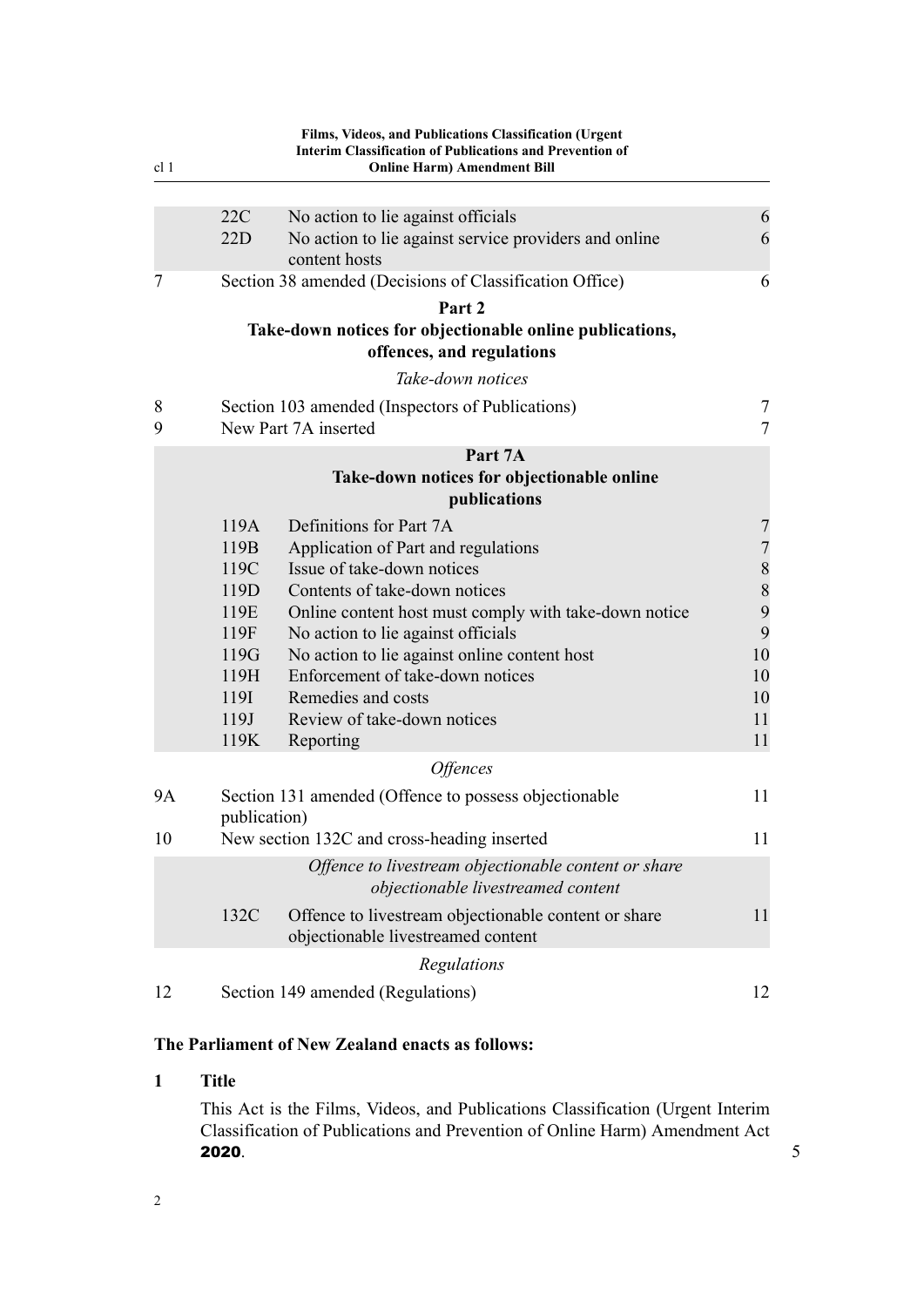<span id="page-6-0"></span>This Act comes into force on 30 April 2021 1 February 2022.

### **3 Principal Act**

This Act amends the Films, Videos, and Publications Classification Act 1993.

#### **Part 1** 5

# **Definitions, application of Harmful Digital Communications Act 2015, and interim classification assessments**

#### **4 Section 2 amended (Interpretation)**

(1) In section 2, replace the definition of **Inspector** with:

**Inspector** means an Inspector of Publications holding office under section 10 103(1) or (2), and includes a constable except for the purposes of Part 7A (*see* section  $103(3)$ )

- (2) In section 2, definition of **publication**, paragraph (d), after "statements,", insert "sounds,".
- (3) In section 2, definition of **publication**, after paragraph (d), insert: 15

- (e) a copy of images or sounds that have been livestreamed, but not the live‐ streaming itself of those images or sounds (**livestream** has the meaning given in section 119A)
- (4) In section 2, insert in its appropriate alphabetical order:

**online content host** has the meaning given in **section 119A** as qualified by 20 section 119B

# **5 New section 4AA inserted (Application of Harmful Digital Communications Act 2015)**

After section 4, insert:

### **4AA Application of Harmful Digital Communications Act 2015** 25

Sections 23 to 25 of the Harmful Digital Communications Act 2015, which relate to the liability of an online content host for content posted by a user, do not apply to processes or proceedings under **Part 7A** relating to online publications hosted by them.

### **5A Section 13 amended (Submission of publications by others)** 30

- (1) After section 13(1)(b), insert:
	- (ba) subject to **subsections (1A) and (1B)**, an online content host who or that has been issued with a take-down notice relating to an online publi‐ cation:
- (2) After section 13(1), insert: 35

3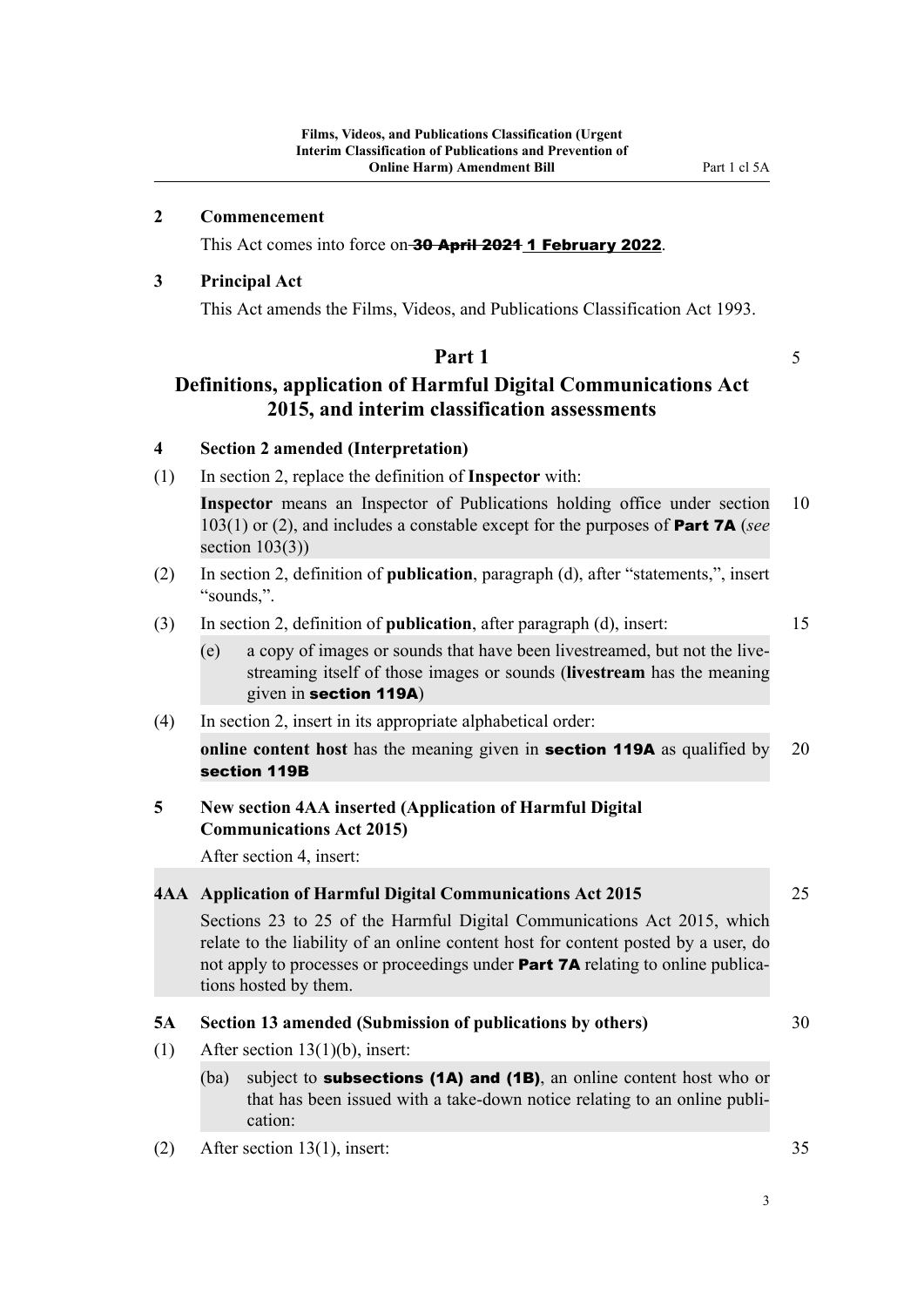- <span id="page-7-0"></span> $(1)$  A submission by an online content host under **subsection (1)(ba)** must be submitted within 20 working days after they receive the take-down notice.
- (1B) The Chief Censor may determine that an online publication submitted to the Classification Office under **subsection (1)(ba)** will not be examined or classified by the office if— 5
	- (a) the online publication has already been submitted to the Classification Office under this section; or
	- (b) the online publication has already been the subject of a classification decision; or
	- (c) the Chief Censor considers that the submitting of the online publication 10 to the Classification Office is frivolous or vexatious.

### **5B Section 14 amended (How to submit publications (officials))**

In section 14(1), replace "subsection (1)(a) or (b)" with "subsection (1)(a),  $(ab)$ , or  $(b)$ ".

**5C New section 14A inserted (How to submit publications (online content** 15 **hosts))**

After section 14, insert:

#### **14A How to submit publications (online content hosts)**

- (1) An online content host who or that wishes to submit a publication to the Classi‐ fication Office under **section 13(1)(ba)** must lodge a notice of submission in 20 the prescribed manner with the Classification Office.
- (2) A notice of submission must be in the form provided for that purpose by the Chief Censor and must be accompanied by the prescribed fee (if any).

#### **6 New sections 22A to 22D and cross-heading inserted**

After section 22, insert: 25

*Interim classification assessments*

#### **22A Interim classification assessments by Classification Office**

- (1) This section applies to a publication submitted to the Classification Office for classification under section 13.
- (2) The Classification Office may make an interim classification assessment that 30 the publication is likely to be objectionable.
- (3) The Classification Office may do so only if the Chief Censor believes that there is an urgent need to notify the public that the content of the publication is likely to be objectionable.
- (4) The following sections apply to the making of an interim assessment: 35
	- (a) sections 14, 14A, 15, 17 to 19, 21, and 22; and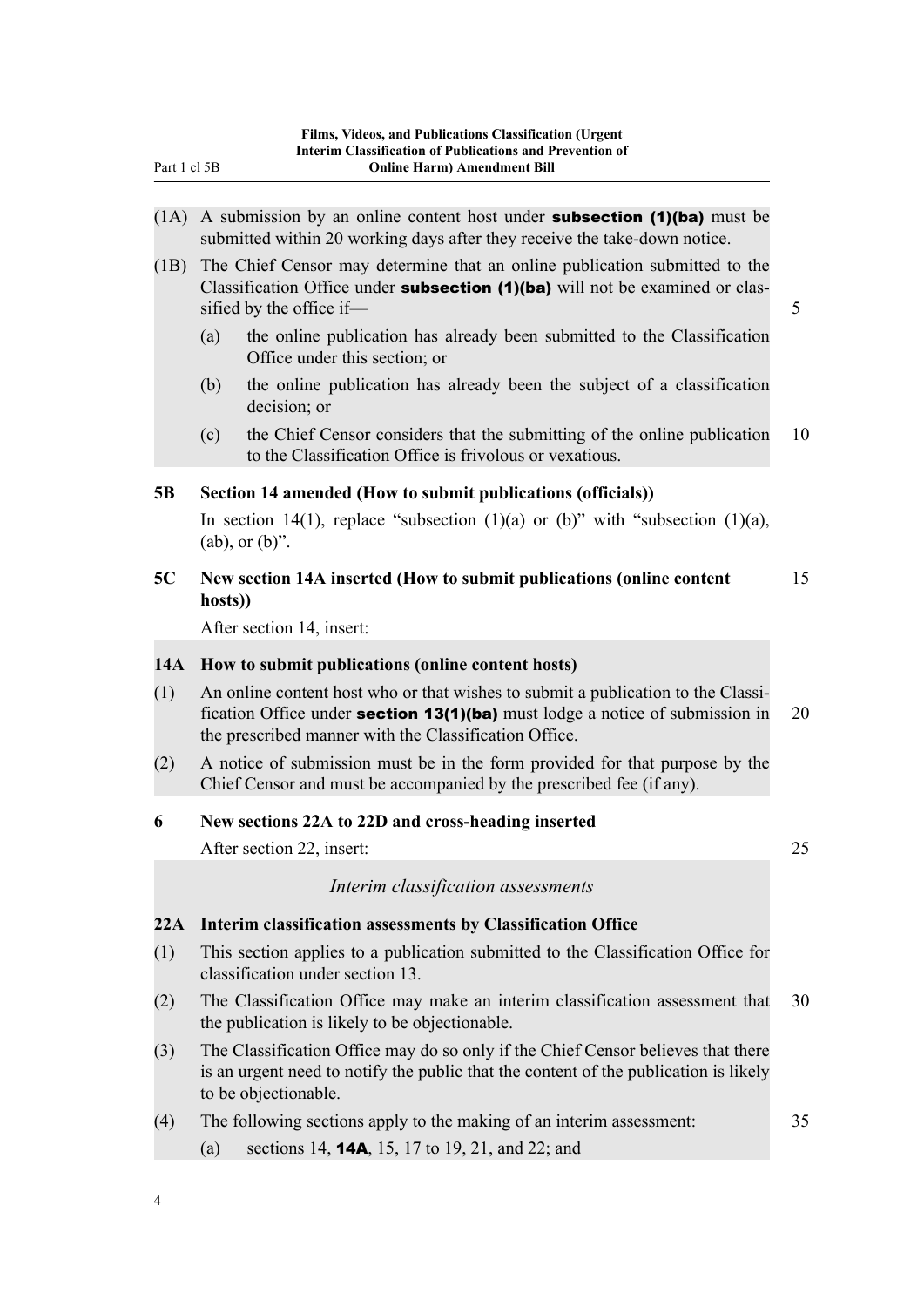- (b) section 20, as modified by **subsection (5)**.
- <span id="page-8-0"></span>(5) The Chief Censor may determine that submissions by the persons listed in sec‐ tion 20(1) must be made in a manner and within a time that the Chief Censor specifies after taking into account what is reasonable in the circumstances, including the need for urgency in dealing with the matter. 5
- (5A) The Classification Office may make an interim assessment on the basis of the information that is readily available to it if the Chief Censor considers it is reasonable in the circumstances, including the need for urgency in dealing with the matter.
- (6) The making of an interim assessment is not a relevant consideration for the 10 purpose of, and does not affect, the later examination and classification of the same publication under section 23.

#### **22B Notice, registration, and effect of interim classification assessments**

- (1) The Classification Office must give written notice to the submitter that an interim classification assessment has been made. 15
- (1A) The notice must contain the following:
	- (a) a description of the publication that was the subject of the interim assess‐ ment; and
	- (b) a summary of the reasons for the interim assessment.
- (2) An interim assessment must be registered under section 39, and that section 20 applies as if the interim assessment were a classification decision, except that the following information must be entered in the register (instead of the infor‐ mation in section  $39(3)(a)$  to (c)):
	- (a) a statement that an interim assessment has been made of the publication and the date on which the assessment was made; and 25
	- (b) the date on which notice of the interim assessment was given under subsection (1) (if applicable); and
	- (c) the date of entry of the interim assessment in the register.
- (3) An interim assessment has effect for an interim period.
- (4) An **interim period** begins on the date an interim assessment is made and ends 30 on the sooner of—
	- (a) 20 working days after the date of the interim assessment:
	- (b) the date on which a classification decision is made for the relevant publication.
- (5) This Act applies to a publication during an interim period as if it had been clas‐ 35 sified as being objectionable under section 23.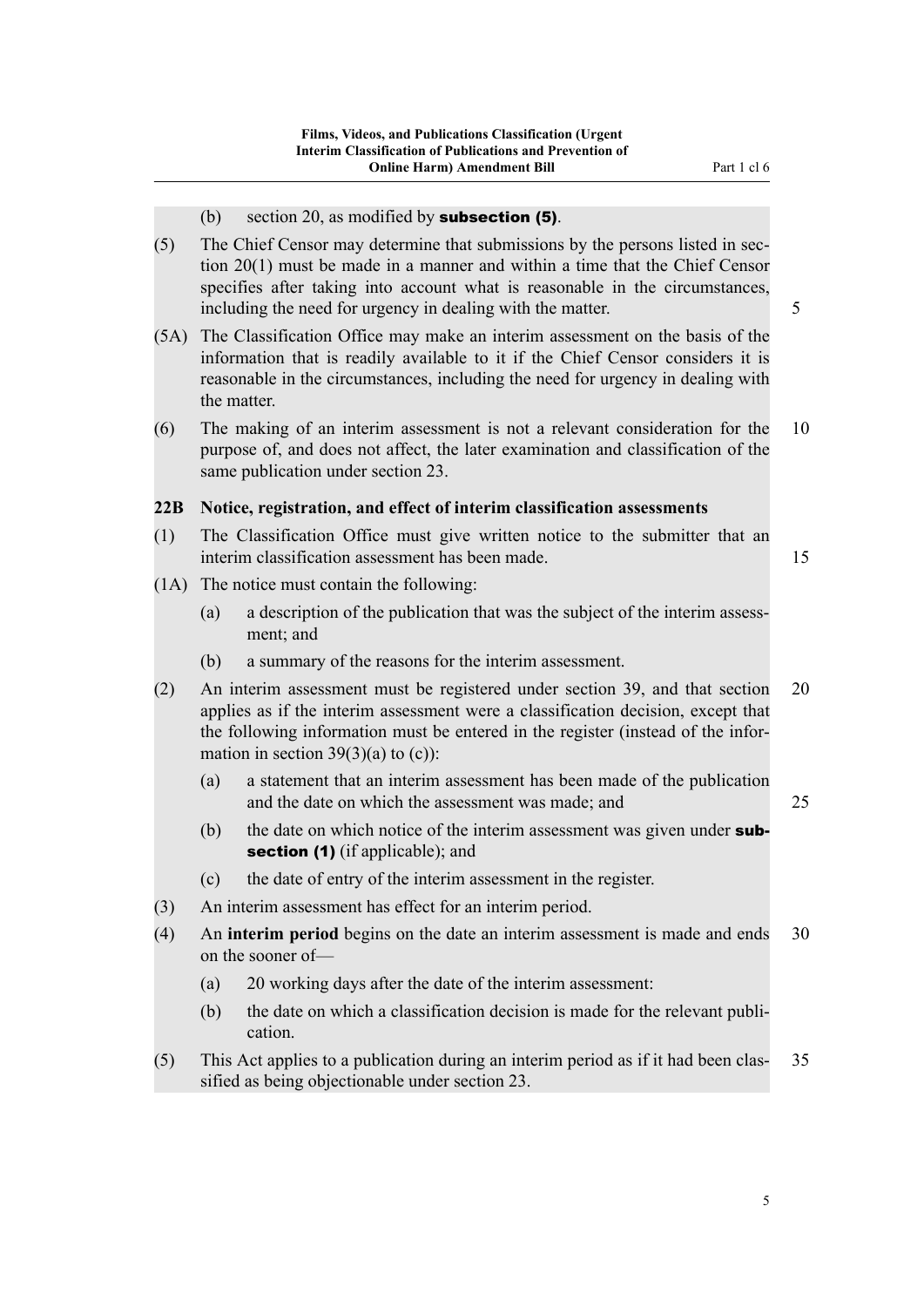<span id="page-9-0"></span>

| (6) | A person, on request and on payment of the applicable fee (if any) as deter-<br>mined by the Classification Office, is entitled to a copy of a notice given under<br>this section.                                                                   |    |  |  |
|-----|------------------------------------------------------------------------------------------------------------------------------------------------------------------------------------------------------------------------------------------------------|----|--|--|
|     | Compare: 1993 No 94 ss 38, 39                                                                                                                                                                                                                        |    |  |  |
| 22C | No action to lie against officials                                                                                                                                                                                                                   | 5  |  |  |
|     | The following people are immune from civil and criminal liability for actions<br>done in good faith when carrying out or intending to carry out their official<br>duties relating to interim classification assessments:                             |    |  |  |
|     | the Chief Censor:<br>(a)                                                                                                                                                                                                                             |    |  |  |
|     | (b)<br>the Deputy Chief Censor:                                                                                                                                                                                                                      | 10 |  |  |
|     | a classification officer:<br>(c)                                                                                                                                                                                                                     |    |  |  |
|     | a member of the staff of the Classification Office:<br>(d)                                                                                                                                                                                           |    |  |  |
|     | a member of the staff of the Department of Internal Affairs:<br>(e)                                                                                                                                                                                  |    |  |  |
|     | (f)<br>an Inspector.                                                                                                                                                                                                                                 |    |  |  |
|     | Compare: 1993 No 94 ss 119, 137                                                                                                                                                                                                                      | 15 |  |  |
| 22D | No action to lie against service providers and online content hosts                                                                                                                                                                                  |    |  |  |
| (1) | A service provider or an online content host is immune from civil and criminal<br>liability if they remove, or prevent access by the public in New Zealand to, an<br>online publication that is the subject of an interim classification assessment. |    |  |  |
| (2) | In this section,—                                                                                                                                                                                                                                    | 20 |  |  |
|     | online content host has the meaning given in <b>section 119A</b> as qualified by<br>section 119B                                                                                                                                                     |    |  |  |
|     | online publication has the meaning given in section 119A                                                                                                                                                                                             |    |  |  |
|     | service provider has the meaning given in section 122A.                                                                                                                                                                                              |    |  |  |
|     | Compare: 1993 No 94 ss 119, 137                                                                                                                                                                                                                      | 25 |  |  |
| 7   | <b>Section 38 amended (Decisions of Classification Office)</b>                                                                                                                                                                                       |    |  |  |
|     | After section $38(2)(a)$ , insert:                                                                                                                                                                                                                   |    |  |  |
|     | the reasons an interim classification assessment was made under sec-<br>(ab)<br><b>tion 22A</b> (if applicable), including the reasons for the Chief Censor's<br>belief described in section 22A(3); and                                             | 30 |  |  |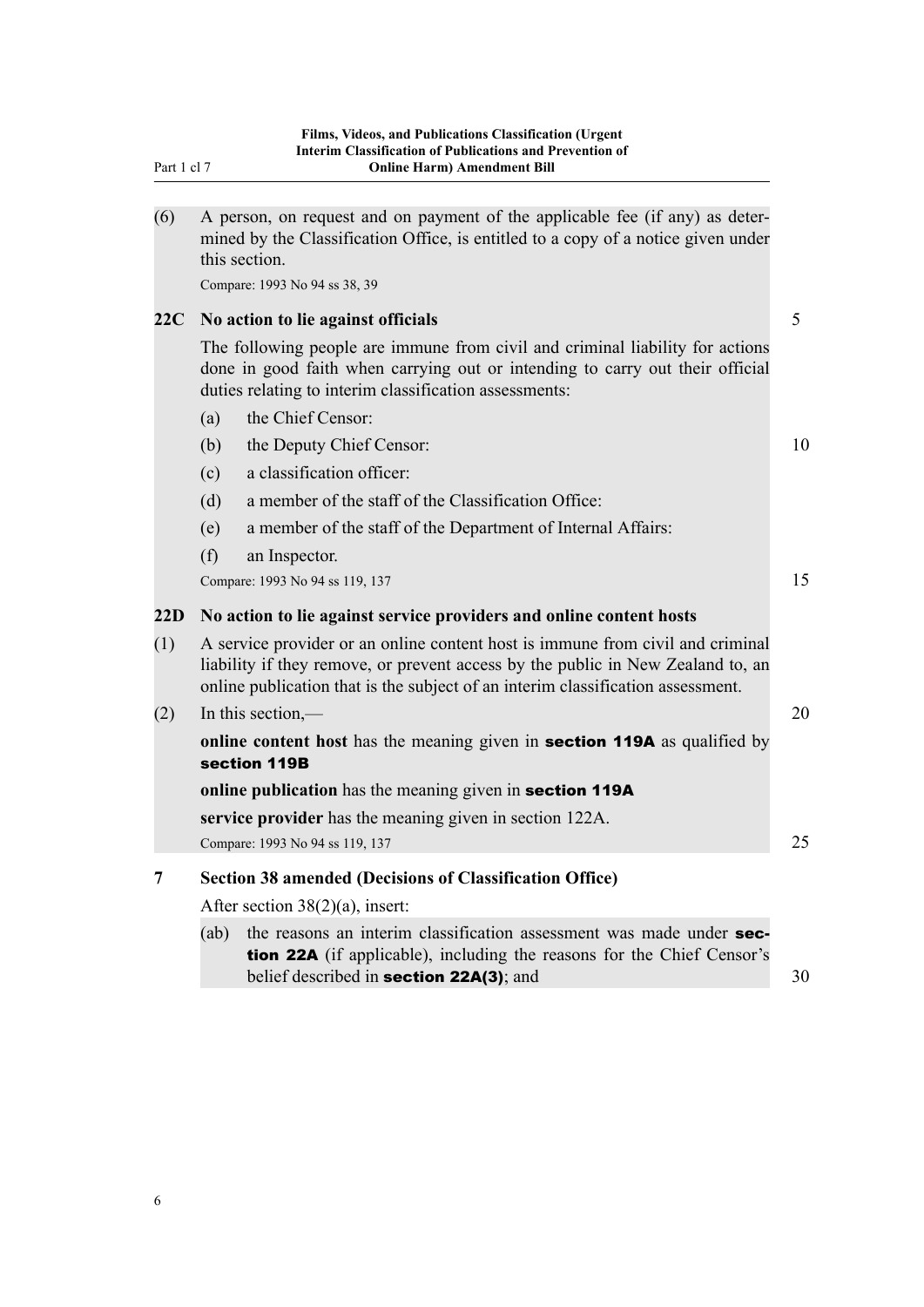# **Part 2**

# <span id="page-10-0"></span>**Take-down notices for objectionable online publications, offences, and regulations**

*Take-down notices*

| <b>Section 103 amended (Inspectors of Publications)</b>                              |  |
|--------------------------------------------------------------------------------------|--|
| In section 103(3), after "Act", insert "except for the purposes of <b>Part 7A</b> ". |  |

#### **9 New Part 7A inserted**

After section 119, insert:

#### **Part 7A**

### **Take-down notices for objectionable online publications** 10

#### **119A Definitions for Part 7A**

(1) In this Part, section 149(ab), and any regulations made under section 149(ab),—

**livestream** means to transmit over the Internet or any other electronic medium images or sounds as they happen 15

**online content host**, in relation to an online publication, means the person who or that has control over the part of the electronic retrieval system, such as an Internet site or an online application or similar, on which the publication is accessible

**online publication** means— 20

- (a) a publication under paragraph (d) of the definition of publication in section 2 that is accessible on an Internet site or an online application or similar; or
- (b) a publication under **paragraph (e)** of the definition of publication in section 2 (a copy of content that was livestreamed) that is accessible on 25 an Internet site or an online application or similar; or
- (c) livestreamed content.
- (2) The definition of online publication in **subsection (1)** does not limit the definition of publication in section 2 for other purposes of this Act.

### **119B Application of Part and regulations 30**

This Part and any regulations made under **section 149(ab)** apply to—

- (a) individuals in New Zealand (the **public**); and
- (c) online content hosts that provide services to the public regardless of whether an online content host is resident or incorporated in New Zealand or outside New Zealand. **35** and 35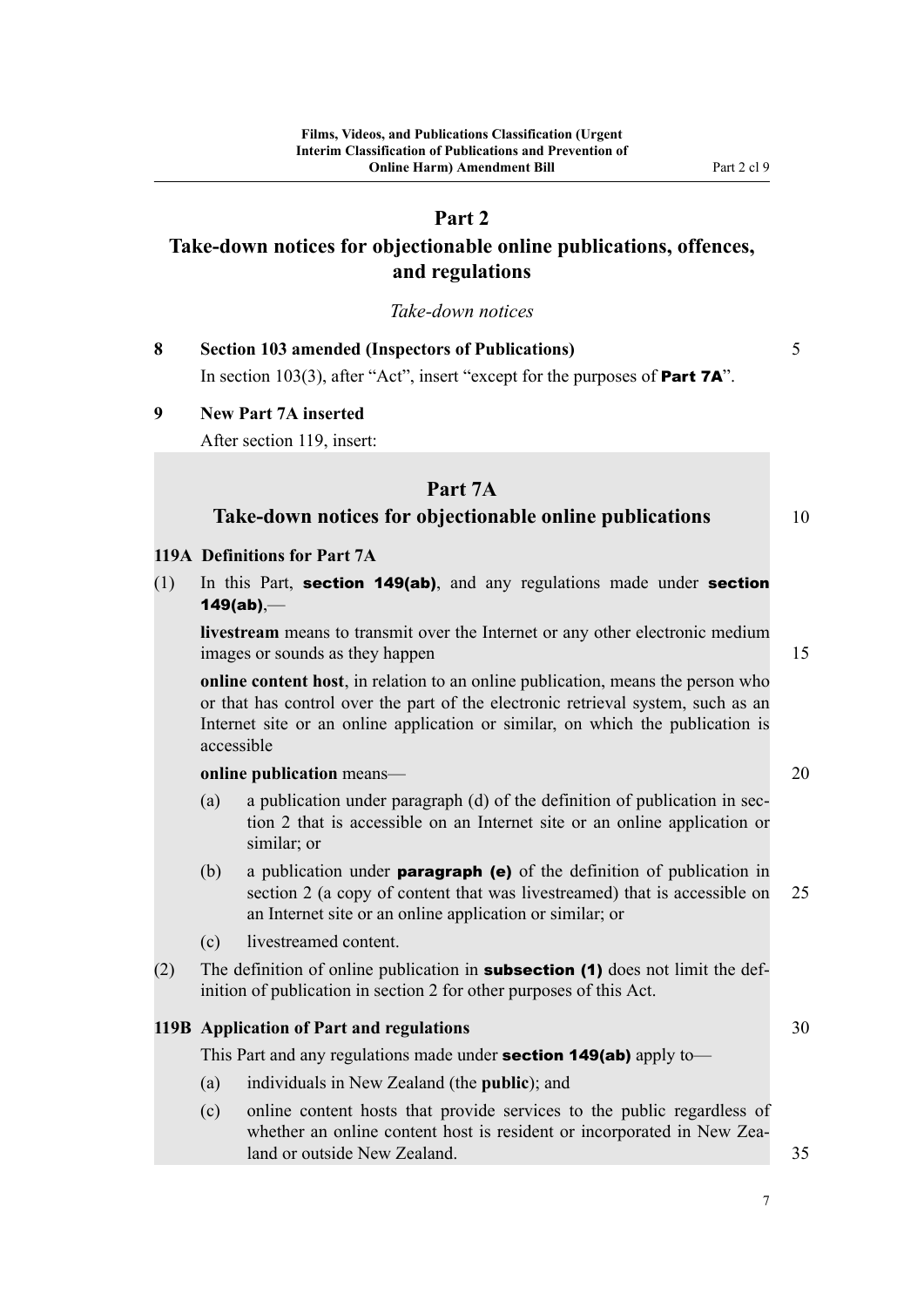<span id="page-11-0"></span>Part 2 cl 9

#### **119C Issue of take-down notices**

- (1) An Inspector may issue a take-down notice relating to a particular online publi‐ cation to an online content host if—
	- (a) an interim classification assessment has been made under **section 22A** that the online publication is likely to be objectionable; or 5
	- (b) the online publication has been classified as objectionable under section 23; or
	- (c) the Inspector believes, on reasonable grounds, that the online publication is objectionable.
- (2) Before issuing a take-down notice, an Inspector may, but is not required to, 10 request that the online content host remove, or prevent access by the public to, the online publication.
- (3) A take-down notice issued under **subsection (1)(a)** has effect for the interim period referred to in **section 22B(4)** for the relevant interim assessment unless **subsection (4)** applies.  $\frac{15}{25}$  **15**
- (4) A take-down notice issued under **subsection (1)(a)** has permanent effect if a classification decision is made that the online publication is objectionable on and from the date of that decision.
- $(5)$  A take-down notice issued under **subsection (1)(b) or (c)** has permanent effect on and from the date it is issued. 20 and  $\frac{20}{20}$
- (6) In each case the Inspector must notify the Chief Censor that a take-down notice has been issued.
- (7) *See* section 119J for review of a take-down notice. Compare: 1993 No 94 s 108(1)

#### **119D Contents of take-down notices** 25

- (1) A take-down notice must—
	- (a) contain a description of the relevant online publication; and
	- (b) identify the URL or other unique identifier of the online publication; and
	- (c) require the online content host to remove, or prevent access by the pub‐ lic to, the online publication as soon as is reasonably practicable after 30 receipt of the notice and no later than the time and date specified in the notice (the **required period**); and
	- (d) inform the online content host of the right of review under **section** 119J; and
	- (e) contain other information required by regulations made under **section**  $35$ 149(ab) (if any).
- (2) When deciding on the length of the required period in a particular case, an Inspector must consider what period is likely to be reasonably practicable for the online content host to comply with the notice.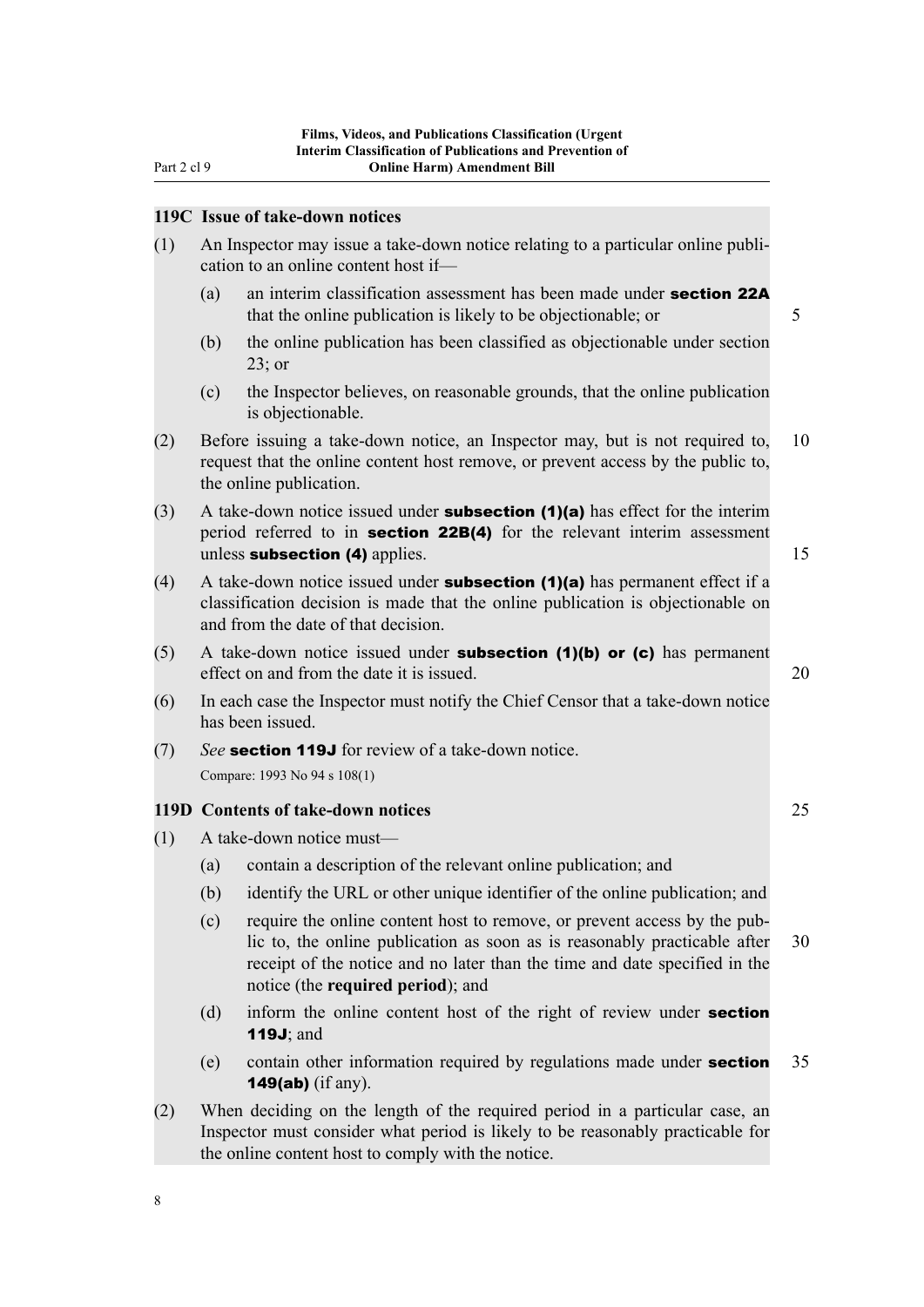- <span id="page-12-0"></span>(3) A take-down notice may also require an online content host to preserve a copy of the relevant online publication for the purpose of an investigation or pro‐ ceedings.
- (4) A take-down notice may contain other information that an Inspector considers is useful or appropriate. 5

### **119E Online content host must comply with take-down notice**

- (1) An online content host who or that receives a take-down notice must remove, or prevent access by the public to, all copies of the online publication that is the subject of the notice to or over which it has access or control as soon as is reasonably practicable after receipt of the notice but no later than the end of the 10 required period.
- (2) If a take-down notice requires an online content host to preserve a copy of the relevant online publication for the purposes of an investigation or proceedings, they must preserve a copy, hold it securely, and provide it to an Inspector on request. 15
- (3) An online content host may also preserve a copy of the online publication if they intend to lodge or have lodged—
	- (a) a submission under **section 13(1)(ba)** for a classification decision for the relevant online publication:
	- (b) an application for a review under Part 4 against the classification deci‐ 20 sion for the relevant online publication:
	- (c) a notice of appeal related to that application for review.
- (4) If **subsection (3)** applies, the online content host may preserve a copy of the online publication for as long as it is needed to complete the relevant process but must hold it securely. 25
- (5) A take-down notice continues to have effect, even if the publication that is the subject of the notice is received by the Classification Office under section 13 for a classification decision,—
	- (a) until the classification decision is made; and
	- (b) until, if the publication is classified as objectionable, the completion of 30 any review and related appeal.
- (6) If an online publication is confirmed as objectionable after the processes listed in **subsection (5)** have been completed or are no longer available, the relevant take-down notice then has permanent effect.

### **119F No action to lie against officials** 35

The following people are immune from civil and criminal liability for actions done in good faith when carrying out or intending to carry out their official duties relating to take-down notices:

(a) the Chief Censor: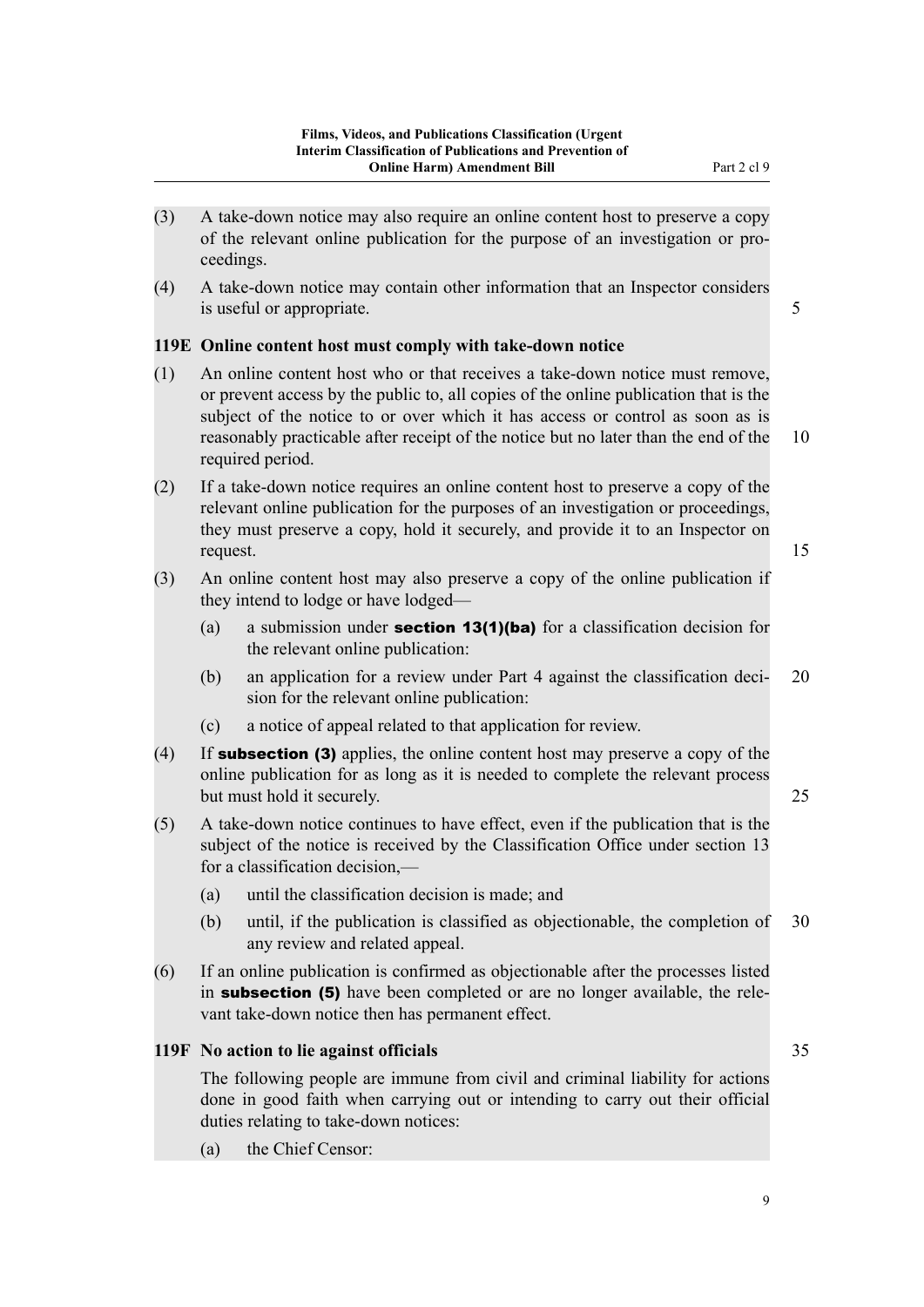<span id="page-13-0"></span>

|      | (b)                                               | the Deputy Chief Censor:                                                                                                                                                                                      |    |  |
|------|---------------------------------------------------|---------------------------------------------------------------------------------------------------------------------------------------------------------------------------------------------------------------|----|--|
|      | (c)                                               | a classification officer:                                                                                                                                                                                     |    |  |
|      | (d)                                               | a member of the staff of the Classification Office:                                                                                                                                                           |    |  |
|      | (e)                                               | a member of the staff of the Department of Internal Affairs:                                                                                                                                                  |    |  |
|      | (f)                                               | an Inspector.                                                                                                                                                                                                 | 5  |  |
|      |                                                   | Compare: 1993 No 94 ss 119, 137                                                                                                                                                                               |    |  |
|      |                                                   | 119G No action to lie against online content host                                                                                                                                                             |    |  |
|      |                                                   | An online content host is immune from criminal or civil liability—                                                                                                                                            |    |  |
|      | (a)                                               | if they remove or prevent access by the public to an online publication<br>that is the subject of a take-down notice:                                                                                         | 10 |  |
|      | (b)                                               | if they preserve a copy of an online publication for any of the reasons<br>listed in <b>section 119E(3)</b> and hold it securely.                                                                             |    |  |
|      |                                                   | 119H Enforcement of take-down notices                                                                                                                                                                         |    |  |
| (1)  |                                                   | An Inspector may take enforcement proceedings in the District Court if an<br>online content host fails or refuses to comply with a take-down notice within<br>15<br>the required period.                      |    |  |
| (2)  |                                                   | In proceedings under this section, the court—                                                                                                                                                                 |    |  |
|      | (a)                                               | must not examine or make a determination about the issuing or merits of<br>a take-down notice:                                                                                                                |    |  |
|      | (b)                                               | may determine whether the online content host had a reasonable justifi-<br>cation for failing or refusing to comply with the notice within the<br>required period or for any further delay after that period: | 20 |  |
|      | (c)                                               | may permit the Inspector, by order of the court, to obtain discovery and<br>administer interrogatories:                                                                                                       |    |  |
|      | (d)                                               | may order a remedy or costs under section 1191.                                                                                                                                                               | 25 |  |
| 119I |                                                   | <b>Remedies and costs</b>                                                                                                                                                                                     |    |  |
| (1)  | In proceedings under section 119H, the court may— |                                                                                                                                                                                                               |    |  |
|      | (a)                                               | order that the online content host comply with the take-down notice by a<br>date specified in the order:                                                                                                      |    |  |
|      | (b)                                               | order the online content host to pay a pecuniary penalty to the Crown:                                                                                                                                        | 30 |  |
|      | (c)                                               | award costs as the court thinks fit:                                                                                                                                                                          |    |  |
|      | (d)                                               | order interest to be paid in accordance with the court's rules.                                                                                                                                               |    |  |
| (2)  |                                                   | A pecuniary penalty is payable in an amount that the court determines is appro-<br>priate, taking into account all relevant matters, and, in particular,—                                                     |    |  |
|      | (a)                                               | the nature and extent of the failure or refusal to comply with the notice;<br>and                                                                                                                             | 35 |  |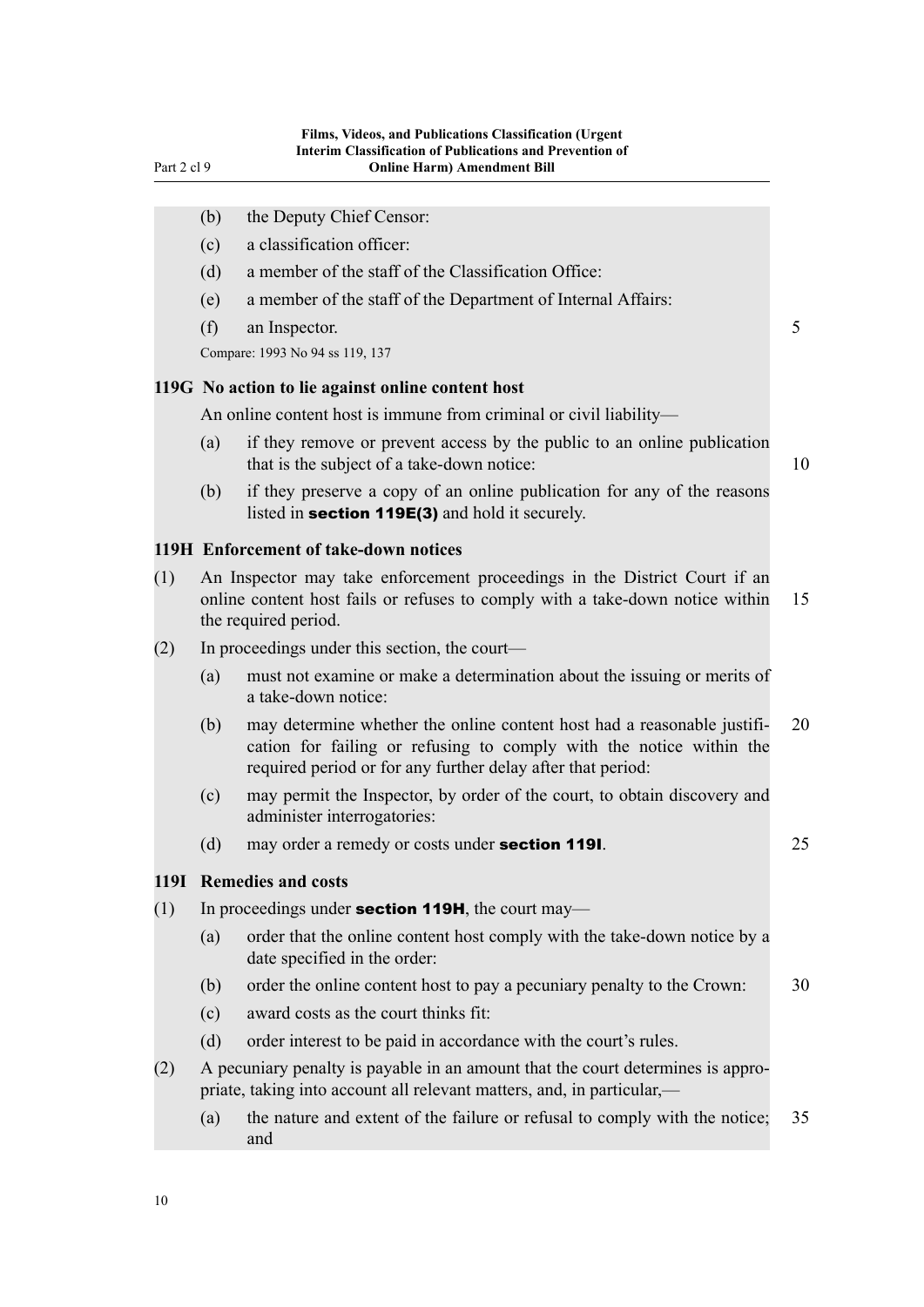<span id="page-14-0"></span>(including whether this was intentional, inadvertent, or caused by negli‐ gence). (3) The standard of proof for the matters in **subsection (2)** is the balance of probabilities. 5 (4) The amount of a pecuniary penalty must not exceed \$200,000. (5) Only 1 pecuniary penalty is payable in relation to the same take-down notice. **119J Review of take-down notices** (1) A take-down notice may be reviewed under this Act only as part of a review under Part 4 of the classification decision relating to the relevant online publi- 10 cation.

(b) the circumstances in which the failure or refusal to comply occurred

- (2) *See* section 13(1)(ba), which allows an online content host to submit an online publication to the Classification Office for a classification decision.
- (3) *See also* section 119E(5) for the effect of a take-down notice pending a clas‐ sification decision being made and the completion of a review and any related 15 appeal.

#### **119K Reporting**

- (1) The Secretary must—
	- (a) make publicly available a list of all take-down notices issued that have been complied with; and 20
	- (b) publish the number of take-down notices issued and the number that were complied with each year in the annual report of the Department of Internal Affairs relating to that year.
- (2) The Secretary must, in the list referred to in **subsection (1)(a)**, in each case, include the reasons for issuing the take-down notice. 25

### *Offences*

| <b>9A</b> | Section 131 amended (Offence to possess objectionable publication)                                                         |    |  |
|-----------|----------------------------------------------------------------------------------------------------------------------------|----|--|
| 10        | In section 131(2B), replace "paragraph (d)" with "paragraph (d) or $(e)$ ".<br>New section 132C and cross-heading inserted |    |  |
|           | After section 132B, insert:                                                                                                | 30 |  |
|           | Offence to livestream objectionable content or share objectionable<br>livestreamed content                                 |    |  |
|           | 132C Offence to livestream objectionable content or share objectionable<br>livestreamed content                            |    |  |
| (1)       | A person commits an offence if-                                                                                            | 35 |  |

11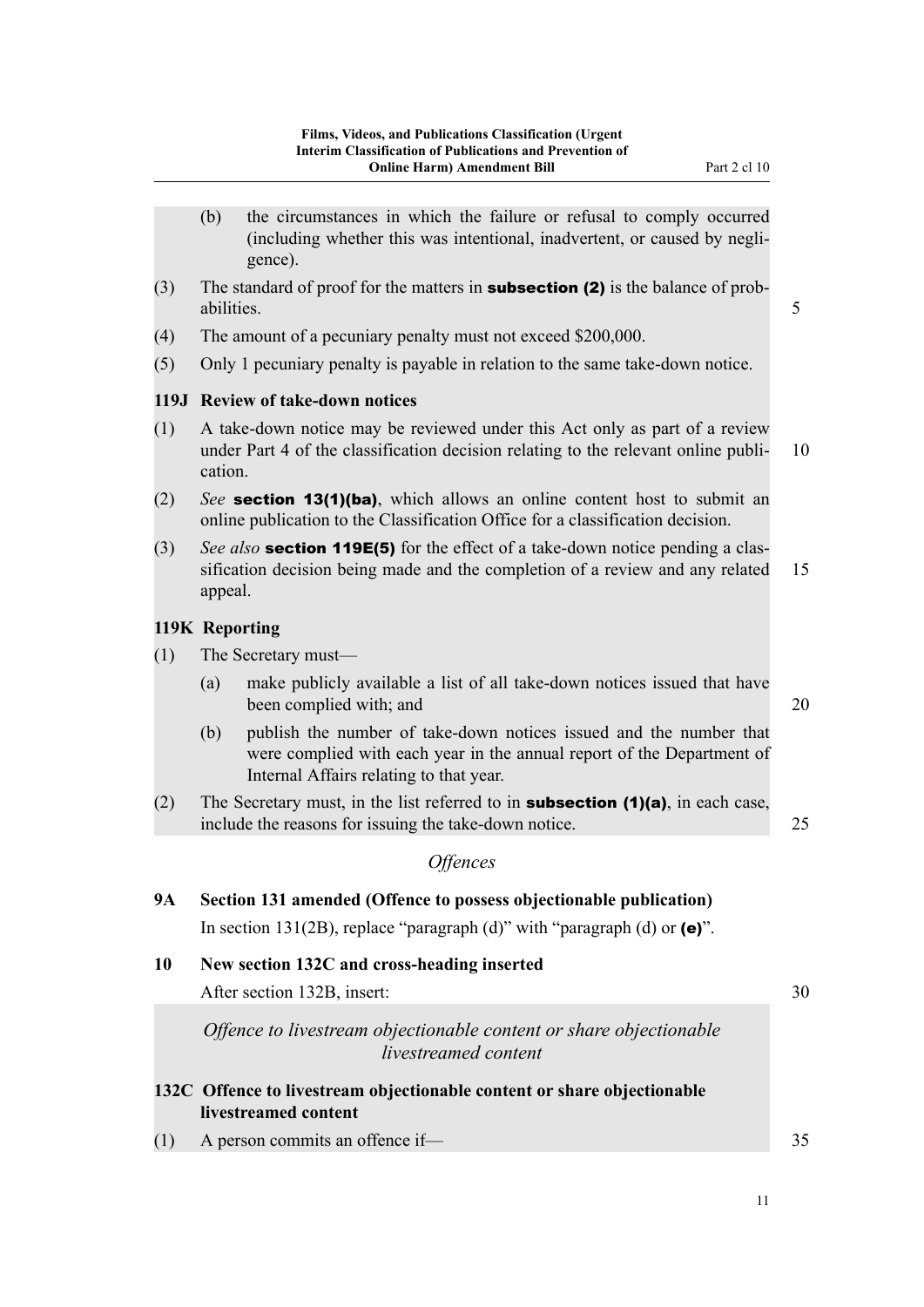<span id="page-15-0"></span>(a) they livestream content knowing or having reasonable cause to believe that it is objectionable; or (b) they share content, or information about how to access content, as it is being livestreamed— (i) knowing or having reasonable cause to believe that the content is 5 objectionable; and (ii) with the intent of promoting or encouraging criminal acts or acts of terrorism. (2) A person who commits an offence under **subsection (1)** is liable on convic- $\lim_{n \to \infty}$  10 (a) in the case of an individual, to imprisonment for a term not exceeding 14 years: (b) in the case of a body corporate, to a fine not exceeding \$200,000. (3) A person does not commit an offence under this section by reason only that they are — 15 (a) the service provider who or that provided access to the Internet or other electronic medium on which the content was livestreamed to the person who livestreamed the content; or (b) the online content host who or that has control over the part of the electronic retrieval system, such as an Internet site or an online application 20 or similar, on which the content was livestreamed. (4) In this section, **livestream** has the meaning given in section 119A **objectionable** has the meaning given in section 3 (as if the livestreamed content were a publication) 25 **online content host** has the meaning given in section 119A as qualified by section 119B **service provider** has the meaning given in section 122A. Compare: 1993 No 94 s 124

# *Regulations* 30

# **12 Section 149 amended (Regulations)**

After section 149(a), insert:

(ab) prescribing information to be included in a take-down notice under **sec**tion 119D: